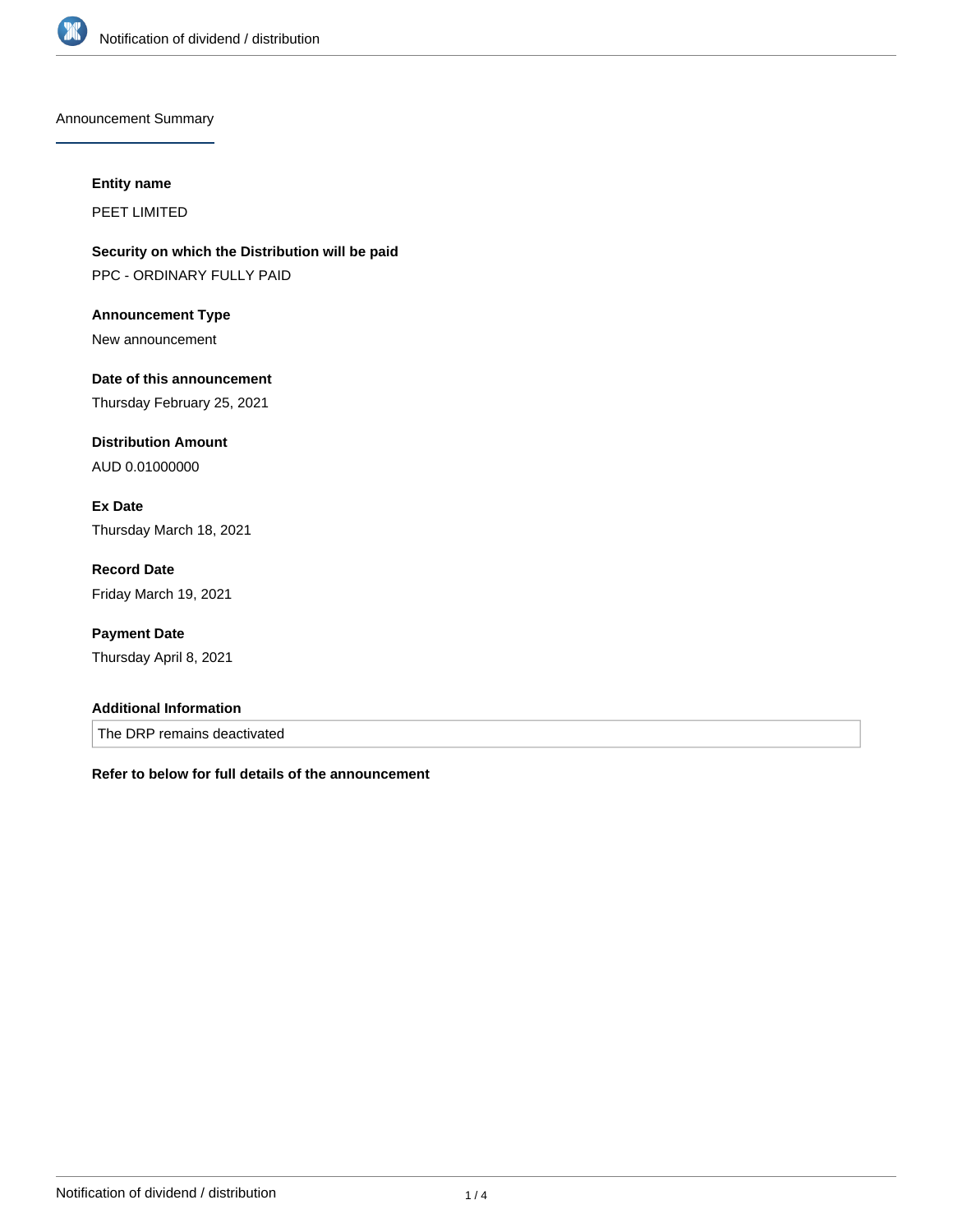

Announcement Details

Part 1 - Entity and announcement details

#### **1.1 Name of +Entity**

PEET LIMITED

**1.2 Registered Number Type ACN** 

**Registration Number**

008665834

**1.3 ASX issuer code** PPC

**1.4 The announcement is** New announcement

**1.5 Date of this announcement**

Thursday February 25, 2021

**1.6 ASX +Security Code** PPC

**ASX +Security Description** ORDINARY FULLY PAID

Part 2A - All dividends/distributions basic details

**2A.1 Type of dividend/distribution ⊘** Ordinary

**2A.2 The Dividend/distribution:** relates to a period of six months

**2A.3 The dividend/distribution relates to the financial reporting or payment period ending ended/ending (date)** Thursday December 31, 2020

**2A.4 +Record Date** Friday March 19, 2021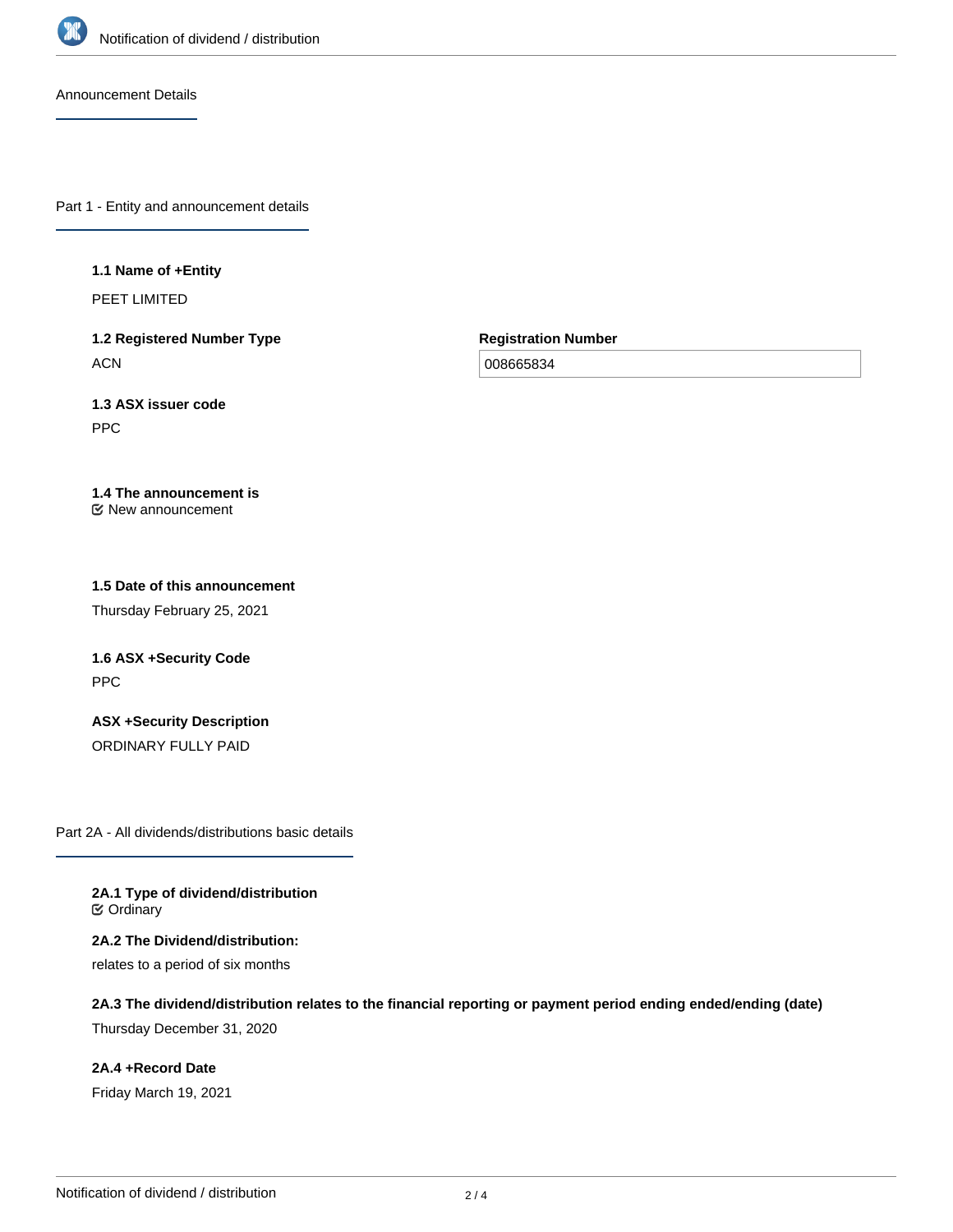

## **2A.5 Ex Date**

Thursday March 18, 2021

### **2A.6 Payment Date**

Thursday April 8, 2021

**2A.7 Are any of the below approvals required for the dividend/distribution before business day 0 of the timetable?**

- **•** Security holder approval
- **Court approval**
- **Lodgement of court order with +ASIC**
- **ACCC approval**
- **FIRB approval**
- **Another approval/condition external to the entity required before business day 0 of the timetable for the dividend/distribution.**

No

**2A.8 Currency in which the dividend/distribution is made ("primary currency")**

AUD - Australian Dollar

**2A.9 Total dividend/distribution payment amount per +security (in primary currency) for all dividends/distributions notified in this form**

AUD 0.01000000

**2A.10 Does the entity have arrangements relating to the currency in which the dividend/distribution is paid to securityholders that it wishes to disclose to the market?** No

**2A.11 Does the entity have a securities plan for dividends/distributions on this +security?** We have a Dividend/Distribution Reinvestment Plan (DRP)

**2A.11a If the +entity has a DRP, is the DRP applicable to this dividend/distribution?** No

**2A.12 Does the +entity have tax component information apart from franking?** No

Part 3A - Ordinary dividend/distribution

| 3A.1 Is the ordinary dividend/distribution estimated at<br>this time?<br><u>ଟ</u> No | 3A.1a Ordinary dividend/distribution estimated amount<br>per +security |
|--------------------------------------------------------------------------------------|------------------------------------------------------------------------|
|                                                                                      | AUD                                                                    |
|                                                                                      |                                                                        |
| 3A.1b Ordinary Dividend/distribution amount per<br>security                          |                                                                        |

AUD 0.01000000